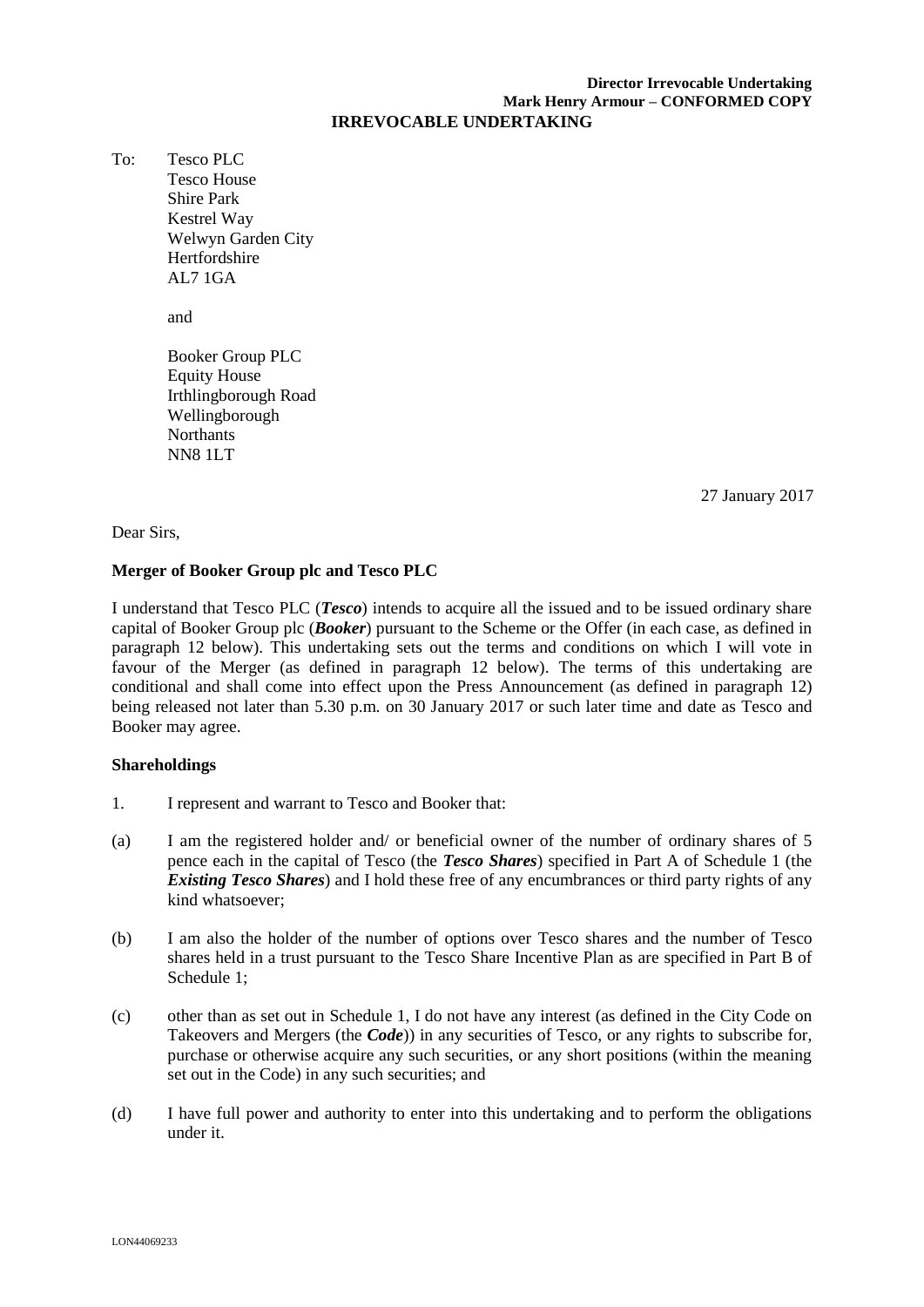#### **Dealings and undertakings**

2. I undertake that before this undertaking lapses in accordance with paragraph 14 below, I shall not without Booker's prior written consent:

- (a) (other than pursuant to the Merger and subject to paragraph 5) sell, transfer, charge, encumber, grant any option or lien over or otherwise dispose of any interest in any Existing Tesco Shares or any other shares in Tesco issued or unconditionally allotted to, or otherwise acquired by, me before then (*Further Tesco Shares*, provided that any Tesco Shares that I may acquire: (i) on exercise of options granted under the Tesco Savings Related Share Option Scheme (the *SAYE*); and (ii) pursuant to the Tesco Share Incentive Plan (the *Share Incentive Plan*) shall not be Further Tesco Shares):
- (b) in my capacity as a shareholder of Tesco, cast the votes attaching to any Existing Tesco Shares or Further Tesco Shares in favour of any resolution to approve an acquisition or any other transaction or corporate action which is proposed in competition with or which would otherwise be reasonably expected to frustrate, impede or delay the Merger (as defined in paragraph 12);
- (c) in my capacity as a shareholder of Tesco, convene, requisition or join in the requisition of any general or class meeting of Tesco shareholders for the purpose of considering any resolution referred to in paragraph 2(b); or
- (d) (other than pursuant to the Merger) enter into any agreement or arrangement, incur any obligation or give any indication of intent:
	- (i) to do any of the acts referred to in paragraphs  $2(a)$  to  $2(c)$ ; or
	- (ii) which, in relation to the Existing Tesco Shares or any Further Tesco Shares, would or might restrict or impede the implementation of the Merger or my ability to comply with this undertaking,

and for the avoidance of doubt, references in this paragraph 2(d) to any agreement, arrangement, obligation or indication of intent includes any agreement, arrangement, obligation or indication of intent whether or not legally binding or subject to any condition or which is to take effect if the Scheme or the Offer (as the case may be) lapses or is withdrawn, or if this undertaking ceases to be binding or following any other event.

- 3. I further undertake not to, until the earlier of:
- (a) this undertaking lapsing in accordance with paragraph 14 below; or
- (b) either the Scheme being approved by the Court or the Offer becoming unconditional as to acceptances,

except with the prior written consent of Booker (not to be unreasonably withheld), acquire any interests (as defined in the Code) or otherwise deal or undertake any dealing (as defined in the Code) in any relevant securities (as defined in the Code) of Booker or Tesco (other than: (i) any Tesco Shares acquired by or issued to me on vesting of awards or exercise of options under any of Tesco's employee share plans; (ii) any award or option over Tesco Shares granted to me under any of Tesco's employee share plans after the date of this undertaking; or (iii) as permitted under paragraph 5).

4. I undertake to cause the registered holder of any Existing Tesco Shares and/ or (if applicable) Further Tesco Shares of which I am the beneficial owner to comply with the undertakings in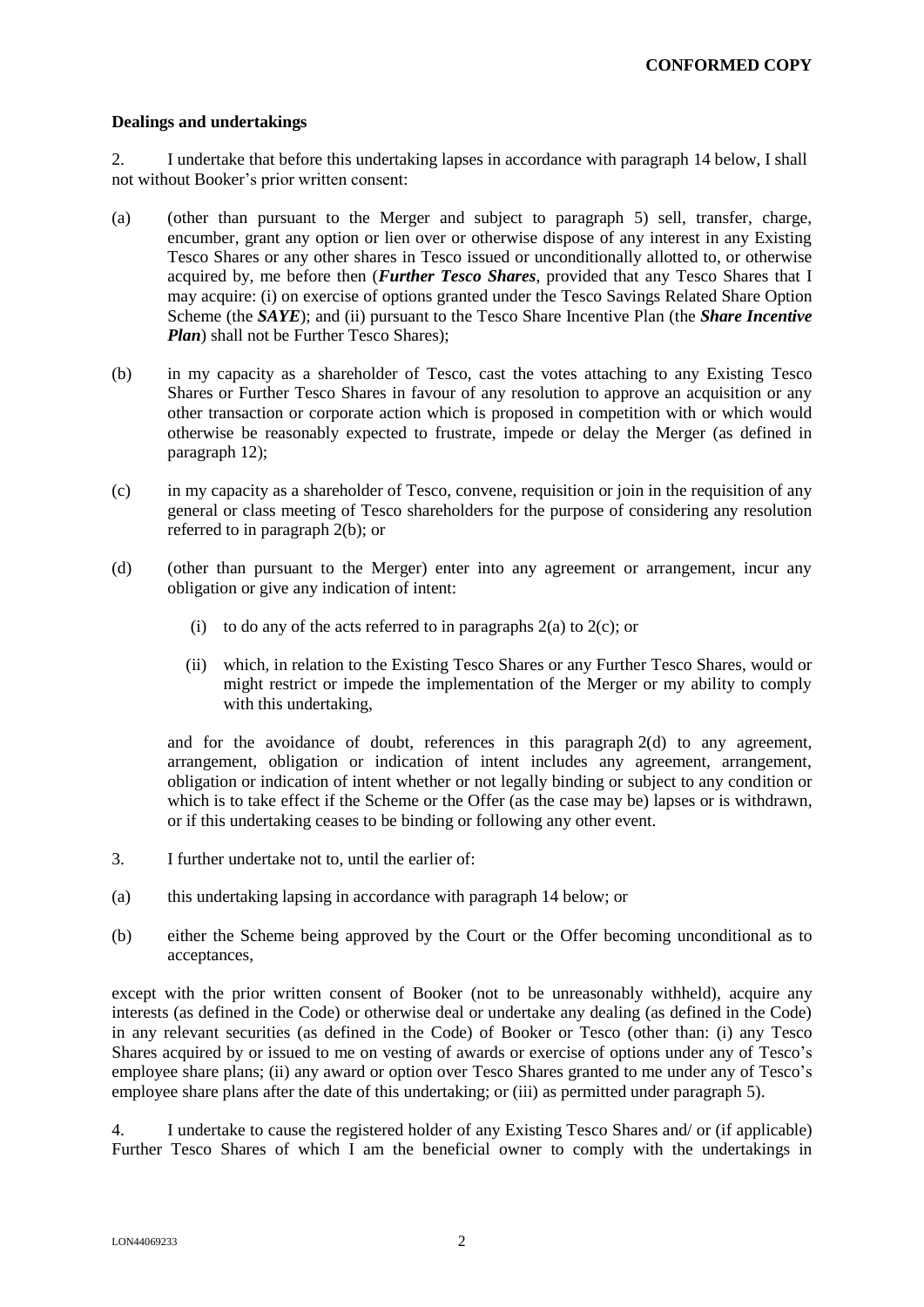paragraphs 2 and 3 above in respect of those Existing Tesco Shares and/ or (if applicable) Further Tesco Shares.

- 5. Notwithstanding any other provisions of this undertaking, I shall be permitted to:
- (a) sell, transfer or otherwise dispose of any Tesco Shares acquired by me on exercise of options granted under Tesco's employee share plans for the purposes of satisfying tax liabilities on such exercise of options; and
- (b) transfer the entire legal and beneficial interest, in some or all of the Existing Tesco Shares or any Further Tesco Shares, (in one or more transactions) to one or more of my family members (as defined in section 253 of the Companies Act 2006) provided that:
	- (i) such a transfer is undertaken as part of my bona fide tax planning;
	- (ii) I notify Booker that I intend to make such transfer at least three Business Days prior to effecting the transfer; and
	- (iii) with effect from the time of such transfer, I will procure compliance by the transferee of the obligations contained in this undertaking in respect of such transferred Tesco Shares as if the transferee had given this undertaking in respect of such transferred Tesco Shares,

and, in the event of any sale, disposal or transfer, all references to Existing Tesco Shares and Further Tesco Shares (as applicable) in this undertaking shall be deemed to be amended accordingly.

## **Approval of Merger**

- 6. I irrevocably undertake that:
- (a) I shall exercise all voting rights attaching to the Existing Tesco Shares and any Further Tesco Shares to vote in favour of all resolutions to approve and/ or give effect to the Merger, and any related matters, proposed at any general meeting of Tesco to be convened and held in connection with the Merger (the *Tesco General Meeting***)**, or at any adjournment of any such meeting, either (A) in person or (B) by executing and lodging a form of proxy or by giving instruction to a proxy via the CREST system as soon as possible and in any event: (i) not later than 3.00 p.m. on the tenth day after Tesco sends the circular (and, if different, any other document) convening the Tesco General Meeting; or (ii) in respect of any Further Tesco Shares, within three Business Days of becoming the registered holder of such Further Tesco Shares, if later);
- (b) I shall not revoke or amend the terms of any proxy or instruction submitted to Tesco in accordance with paragraph 6(a), or submit any new form of proxy or other proxy voting instructions, either in writing or by attendance at any Tesco General Meeting (including any adjournment thereof); and
- (c) I shall cause the registered holder of any Existing Tesco Shares and/ or (if applicable) Further Tesco Shares of which I am the beneficial owner to comply with the undertakings in paragraphs 6(a) and 6(b) in respect of those Existing Tesco Shares and/ or (if applicable) Further Tesco Shares.

## **Voting Rights**

7. Until the time this undertaking lapses in accordance with paragraph 14, in my capacity as shareholder: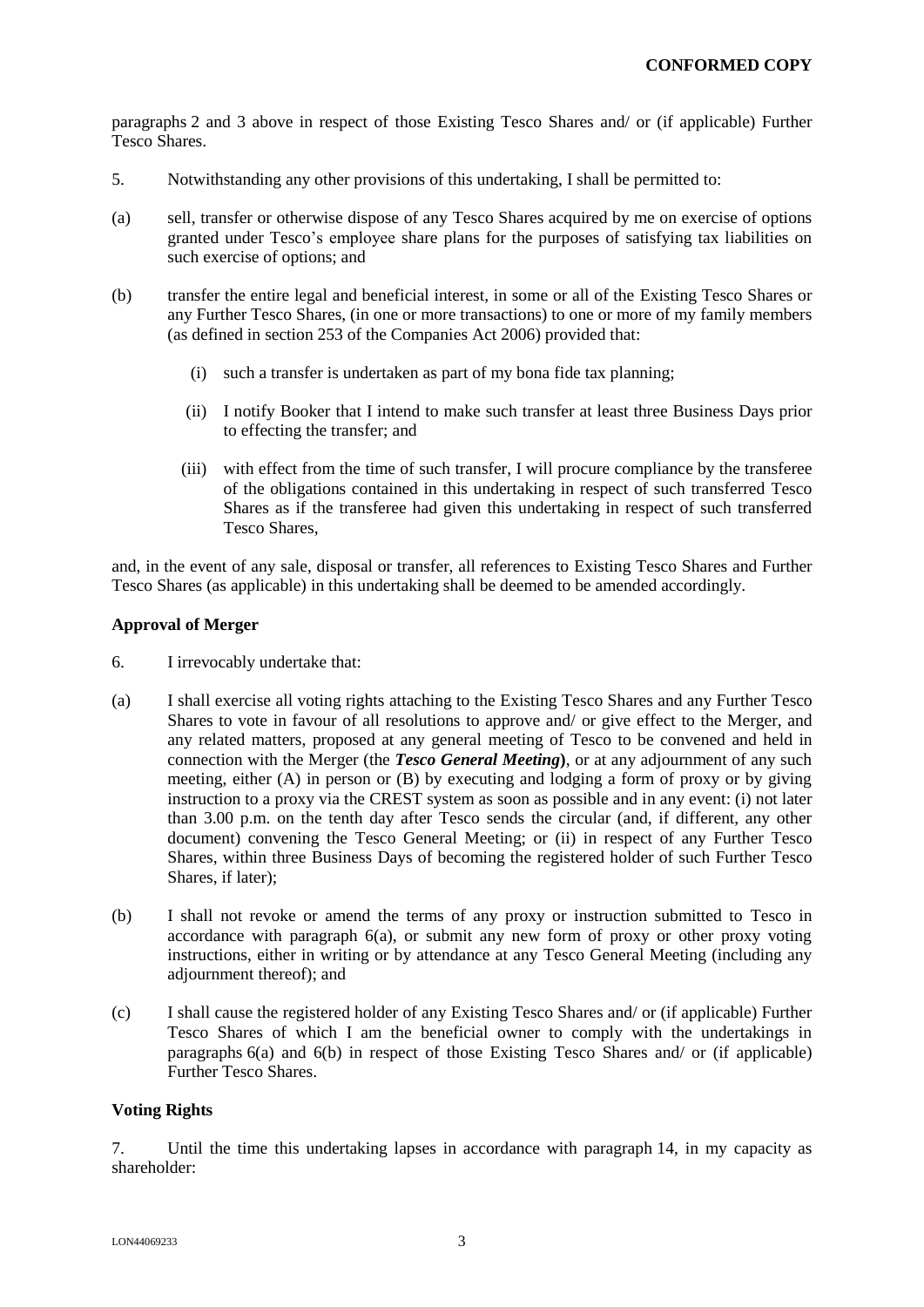- (a) I shall exercise the voting rights attached to the Existing Tesco Shares and any Further Tesco Shares on a Relevant Resolution (as defined in paragraph 8) only in accordance with Booker's directions;
- (b) I shall exercise the rights attaching to the Existing Tesco Shares and any Further Tesco Shares to requisition or join in requisitioning any general or class meeting of Tesco pursuant to section 303 Companies Act 2006 for the purposes of considering a Relevant Resolution and to require Tesco to give notice of such a resolution pursuant to section 338 Companies Act 2006 only in accordance with Booker's directions;
- (c) for the purpose of voting on a Relevant Resolution, I shall vote, in respect of Existing Tesco Shares and any Further Tesco Shares in accordance with Booker's directions either in person or by executing and lodging a form of proxy or by giving instruction to a proxy via the CREST system (and I shall not revoke or amend the terms of any proxy or instruction so submitted, or submit any new form of proxy or other proxy voting instructions, either in writing or by attendance at such general meeting (including any adjournment thereof) or otherwise); and
- (d) I shall cause the registered holder of any Existing Tesco Shares and/ or (if applicable) any Further Tesco Shares of which I am the beneficial owner to comply with paragraphs 7(a) to 7(c) in respect of those Existing Tesco Shares and/ or (if applicable) Further Tesco Shares.

#### 8. A *Relevant Resolution* means:

- (a) a resolution (whether or not amended) proposed at a general meeting of Tesco, or at an adjourned meeting, the passing of which is required to implement the Merger or which, if passed, might result in any condition of the Merger not being fulfilled or which would reasonably be expected to frustrate, impede or delay the Merger in any way (including, for the avoidance of doubt, any resolution to approve any transaction in relation to Tesco which is proposed in competition with or which would reasonably be expected to frustrate, impede or delay the Merger);
- (b) a resolution to adjourn a general meeting of Tesco whose business includes the consideration of a resolution falling within paragraph 8(a); and
- (c) a resolution to amend a resolution falling within paragraph 8(a) or paragraph 8(b).

#### **Documentation**

- 9. I consent to:
- (a) this undertaking being disclosed to the Panel;
- (b) the inclusion of references to me and any Existing Tesco Shares and/ or (if applicable) Further Tesco Shares of which I am the beneficial owner, and particulars of this undertaking, my holdings of, interests in, rights to subscribe for and short positions in relevant securities of Tesco being included in the Press Announcement and any offer document or scheme document published in connection with the Merger, and any other announcement made, or document issued, by or on behalf of Tesco in connection with the Merger; and
- (c) this undertaking being available for inspection as required by Rule 26.2 of the Code or the Listing Rules of the Financial Conduct Authority including, without limitation, being made publicly available on the websites of Tesco and Booker.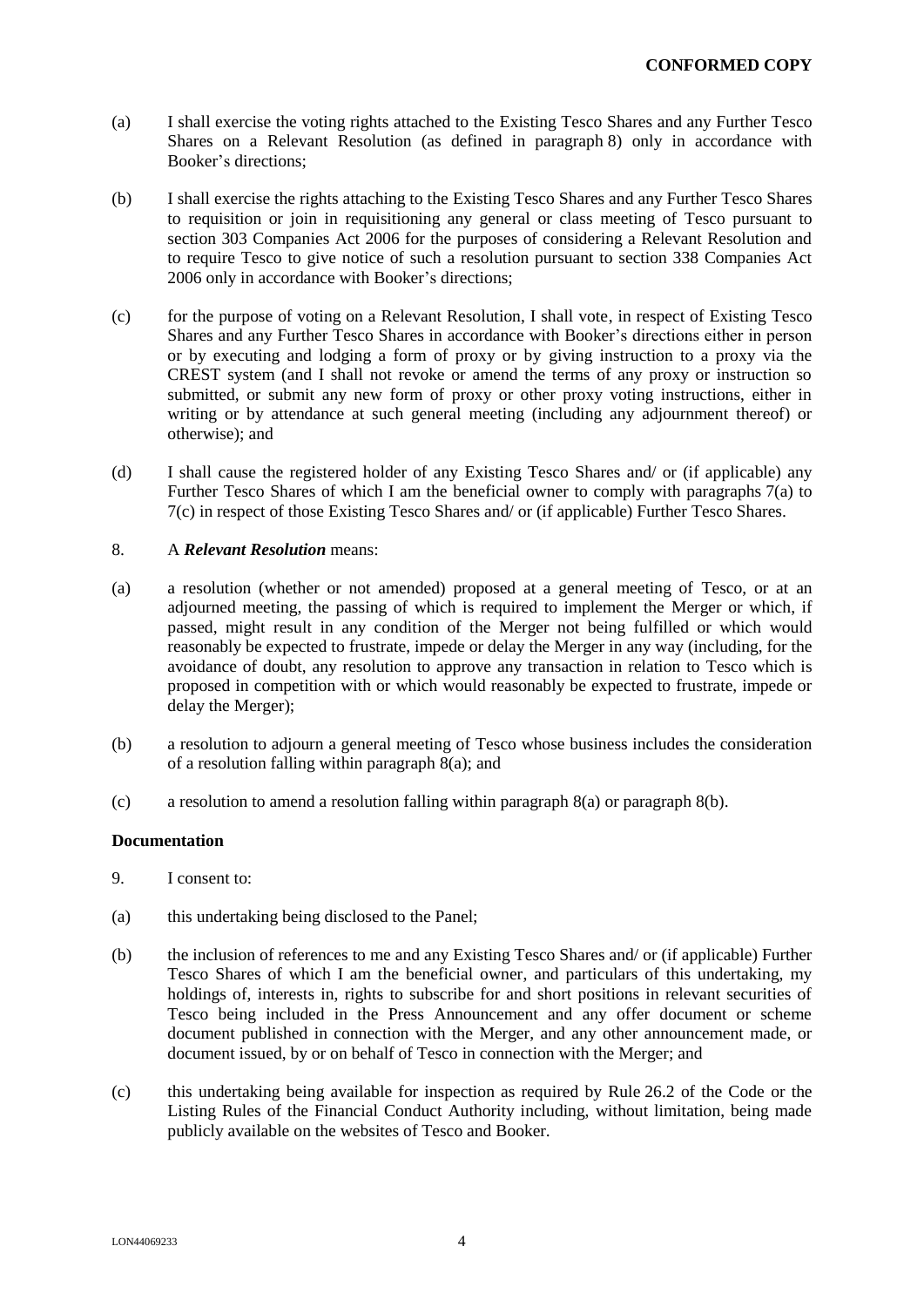## **Secrecy**

10. I shall keep secret the possibility, terms and conditions of the Merger and the existence and terms of this undertaking until the Press Announcement is released, provided that I may disclose the same to Tesco and its advisers in which case I shall procure that they observe secrecy in the same terms. The obligations in this paragraph shall survive termination of this undertaking.

11. I understand that the information you have given to me in relation to the Merger must be kept confidential until the Press Announcement is released or the information has otherwise become generally available. To the extent any of the information is inside information for the purposes of the Criminal Justice Act 1993 or the Market Abuse Regulation (EU) No 596/2014, I will comply with the applicable restrictions in those enactments on dealing in securities and disclosing inside information.

## **Interpretation**

- 12. In this undertaking:
- (a) references to *Business Days* means a day, other than a Saturday, Sunday or public holiday when banks are open for business in London;
- (b) references to the *Merger* means the proposed acquisition by Tesco of ordinary shares of one penny each in the capital of Booker, whether pursuant to the Scheme or the Offer;
- (c) references to the *Offer* means any offer to be made by or on behalf of Tesco to acquire all of the issued and to be issued ordinary share capital of Booker other than that already owned by Tesco and its associates (as defined in section 988 Companies Act 2006), and a reference to the *Offer* also includes any new, increased, renewed or revised offer made by Tesco to acquire shares in Booker provided that the value, in the reasonable opinion of J.P. Morgan Cazenove, of the consideration to be paid for each ordinary share of one penny in the capital of Booker does not represent a reduction in the value of the original proposal as set out in the Press Announcement;
- (d) references to *Press Announcement* mean the announcement announcing the Merger to be issued by Tesco pursuant to Rule 2.7 of the Code; and
- (e) references to the *Scheme* means any scheme of arrangement of Booker under section 895 Companies Act 2006 (including any new, increased, renewed or revised scheme of arrangement) for the acquisition by Tesco of all of the issued and to be issued ordinary share capital of Booker other than that already owned by Tesco, and a reference to the *Scheme* also includes any new, increased, renewed or revised scheme of arrangement made by Tesco to acquire shares in Booker provided that the value, in the reasonable opinion of J.P. Morgan Cazenove, of the consideration to be paid for each ordinary share of one penny in the capital of Booker does not represent a reduction in the value of the original proposal as set out in the Press Announcement.

## **Time of the Essence**

13. Any time, date or period mentioned in this undertaking may be extended by mutual agreement but as regards any time, date or period originally fixed or as extended, time shall be of the essence.

## **Lapse of undertaking**

14. This undertaking shall lapse if: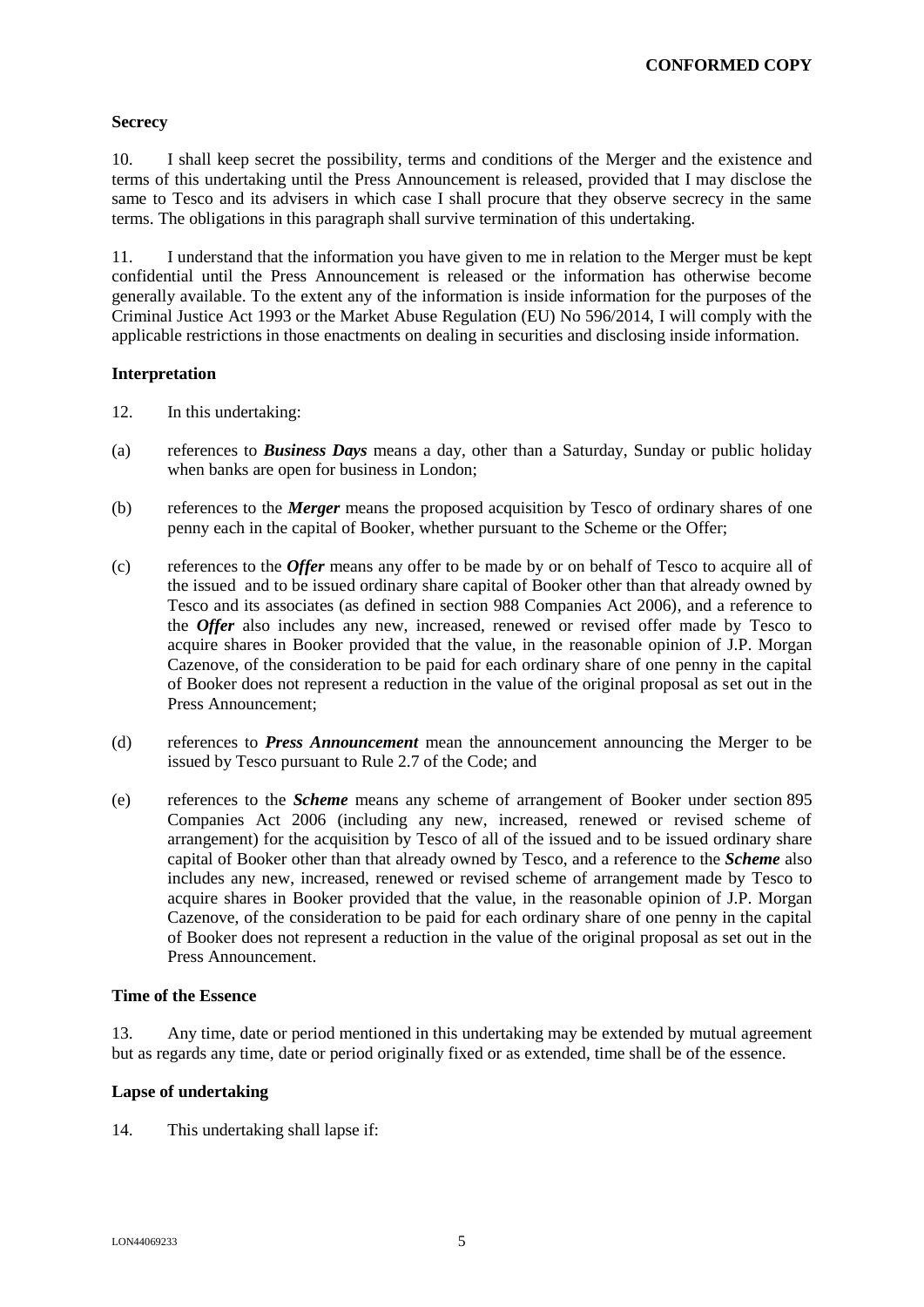- (a) Booker announces that it does not intend to proceed with the Merger and no new, revised or replacement Scheme or Offer is announced in accordance with Rule 2.7 of the Code at the same time;
- (b) the Scheme or Offer lapses or is withdrawn and no new, revised or replacement Scheme or Offer has been announced, in accordance with Rule 2.7 of the Code, in its place or is announced, in accordance with Rule 2.7 of the Code, at the same time;
- (c) the formal document to be dispatched to the shareholders of Booker setting out the terms and conditions of the Scheme (the *Scheme Document*) and convening any general meeting (the *Booker General Meeting*) and Court convened meeting (the *Booker Court Meeting*) of Booker shareholders to be convened for the purpose of considering, and if thought fit, approving, such shareholder resolutions of Tesco as are necessary to approve the Merger (the *Booker Resolutions*), does not include a unanimous and unconditional recommendation made by the board of directors of Booker to shareholders of Booker to approve the Booker Resolutions (the *Booker Board Recommendation*), or Booker makes an announcement prior to the publication of such document(s) that: (i) the board of directors of Booker no longer intends to make such recommendation or intends adversely to modify or qualify such recommendation; or (ii) it will not convene the necessary Booker General Meeting and/ or Court Meeting;
- (d) the board of directors of Booker withdraws, adversely modifies or adversely qualifies the Booker Board Recommendation or fails to publicly reaffirm or re-issue such unanimous and unqualified recommendation before the earlier of  $(A)$  5.30 p.m. on the fifth Business Day following Tesco's reasonable request to do so; or (B) the time of the start of the Tesco General Meeting (it being understood that the issue of any holding statement(s) issued to shareholders of Booker following a change of circumstances (so long as any such holding statement contains an express statement that such recommendation is not withdrawn or adversely modified and does not contain a statement that the Booker Directors intend to withdraw or adversely modify such recommendation) shall not constitute a withdrawal or adverse modification of such recommendation for purposes of this paragraph); or
- (e) the Scheme or Offer has not become effective by the Longstop Date (as defined in the Press Announcement) (or such later time and date as agreed between Tesco and Booker, with the approval of the Court and/ or the Panel, if required).

If this undertaking lapses, I shall have no claim against Tesco or Booker and neither Tesco nor Booker shall have any claim against me, other than in respect of any prior breach of any of the terms of this undertaking.

## **Confirmation**

- 15. I confirm that in signing this undertaking I:
- (a) am not a client or customer of Greenhill & Co International LLP (*Greenhill*) or Barclays Bank PLC (*Barclays*) for the purposes of the Conduct of Business Sourcebook of the Financial Conduct Authority and that Greenhill and Barclays are acting for Tesco in connection with the Merger and no-one else and are not responsible to anyone other than Tesco for providing the protections afforded to customers of Greenhill or Barclays nor for providing advice in relation to the Merger;
- (b) am not a client or customer of J.P. Morgan Limited (*J.P. Morgan Cazenove*) for the purposes of the Conduct of Business Sourcebook of the Financial Conduct Authority and that J.P. Morgan Cazenove is acting for Booker in connection with the Merger and no-one else and is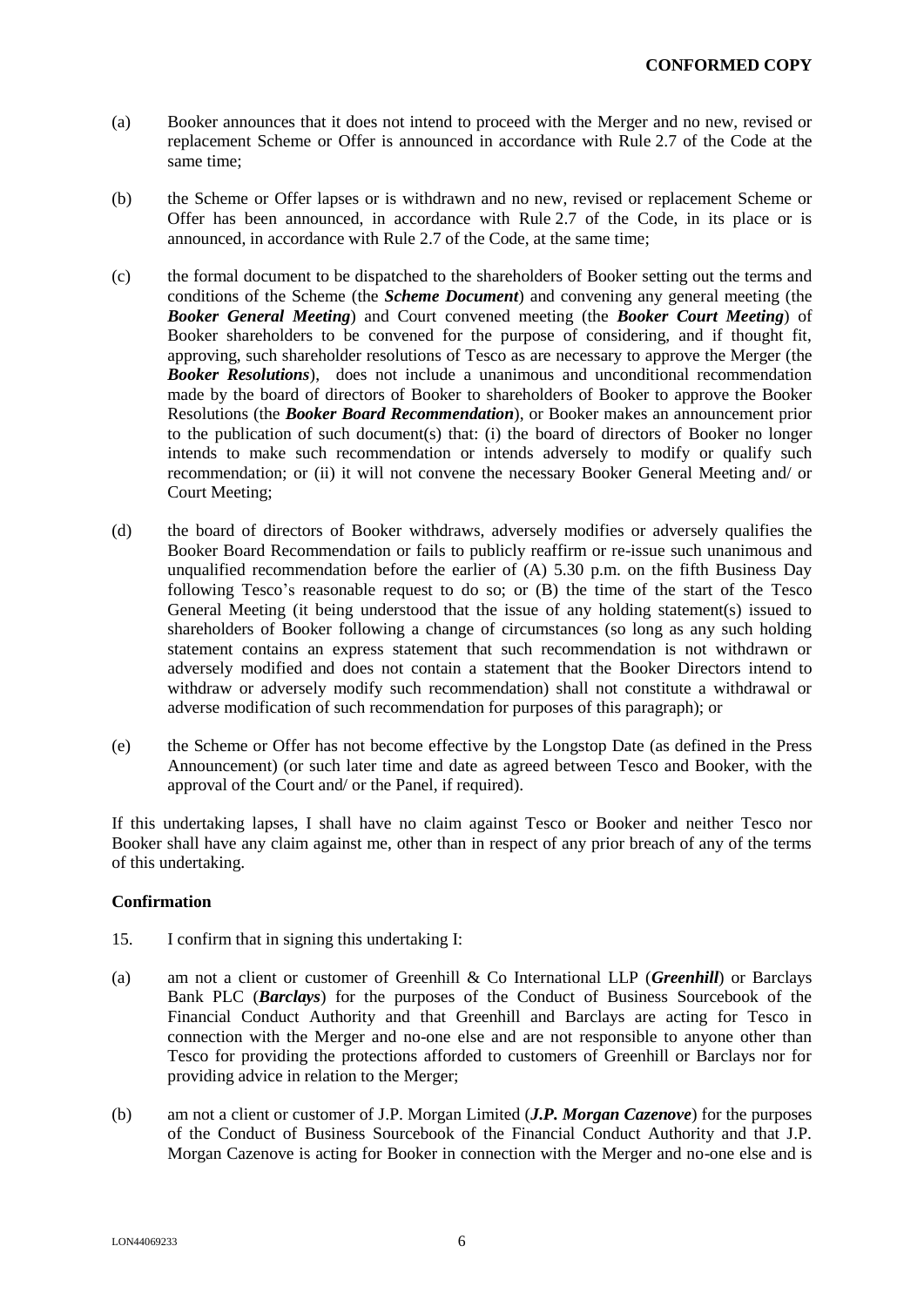not responsible to anyone other than Booker for providing the protections afforded to customers of J.P. Morgan Cazenove nor for providing advice in relation to the Merger; and

(c) have been given an adequate opportunity to consider whether or not to execute this undertaking and to obtain independent advice.

#### **Power of Attorney**

16. In order to secure the performance of my obligations under this undertaking, I appoint any director of Booker as my attorney:

- (a) if I fail to comply with any of the undertakings in paragraph 6, in my name and on my behalf to do all things and to execute all deeds and other documents as may be necessary or desirable to ensure compliance with such undertakings in respect of the Existing Tesco Shares and any Further Tesco Shares (as appropriate); and
- (b) if I fail to comply with any of the undertakings in paragraph 7, to execute any form of proxy required by Booker to appoint any person nominated by Booker to attend a general or class meeting of Tesco and vote on a Relevant Resolution (as defined in paragraph 8).

17. I agree that this power of attorney is given by way of security and is irrevocable in accordance with section 4 Powers of Attorney Act 1971 until this undertaking lapses in accordance with paragraph 14.

#### **Specific Performance**

18. I agree that, if I fail to comply with any of the undertakings in paragraphs 2, 3, 4, 6 or 7 above or breach any of my other obligations under this undertaking, damages may not be an adequate remedy and accordingly Booker shall be entitled to the remedies of specific performance, injunction or other equitable relief.

## **Governing Law**

19. This undertaking and any non-contractual obligations arising out of or in connection with this undertaking shall be governed by, and interpreted in accordance with, English law. The English courts shall have exclusive jurisdiction in relation to all disputes (including claims for set-off and counterclaims) arising out of or in connection with this undertaking including, without limitation disputes arising out of or in connection with: (i) the creation, validity, effect, interpretation, performance or non-performance of, or the legal relationships established by, this undertaking; and (ii) any non-contractual obligations arising out of or in connection with this undertaking. For such purposes each party irrevocably submits to the jurisdiction of the English courts and waives any objection to the exercise of such jurisdiction. I shall at all times maintain an agent for service of process and any other documents in proceedings in England or any other proceedings in connection with this undertaking.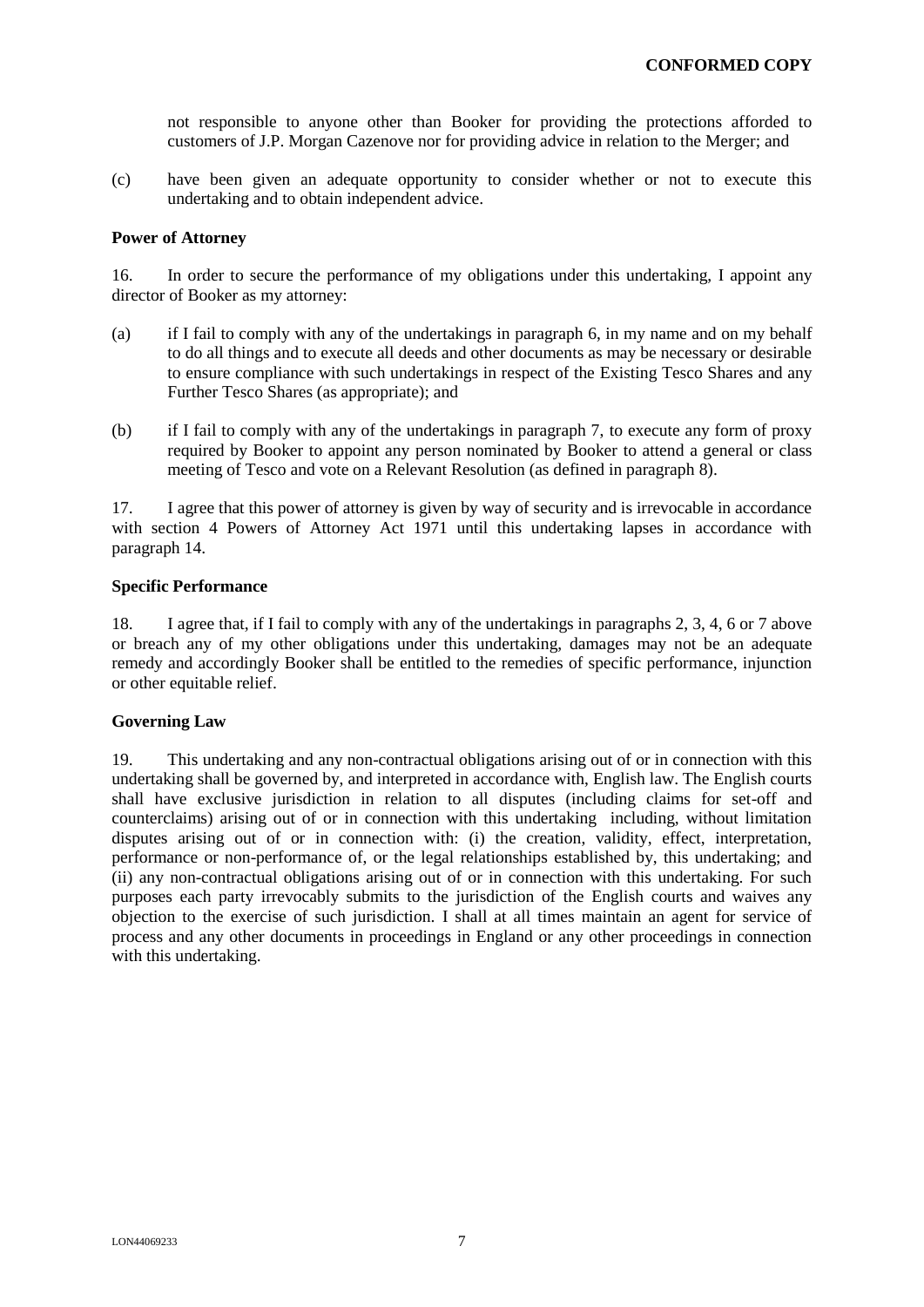## **Schedule 1**

# **Part A – Existing Tesco Shares**

| Name of beneficial owner | No. of ordinary shares of 5p in Tesco |
|--------------------------|---------------------------------------|
| Mark Henry Armour        | 25,000                                |

## **Part B – Employee Share Plans**

## **A. SAYE**

| <b>Name</b>             | No.<br>options<br>of |
|-------------------------|----------------------|
| Mark<br>Henry<br>Armour | N/A                  |

# **B. Share Incentive Plan**

| <b>Name</b>              | No.<br>of shares |
|--------------------------|------------------|
| <b>Mark Henry Armour</b> | N/A              |

# **C. Nil Cost Options**

| <b>Name</b>          | No.<br>of options |
|----------------------|-------------------|
| Mark Henry<br>Armour | N/A               |